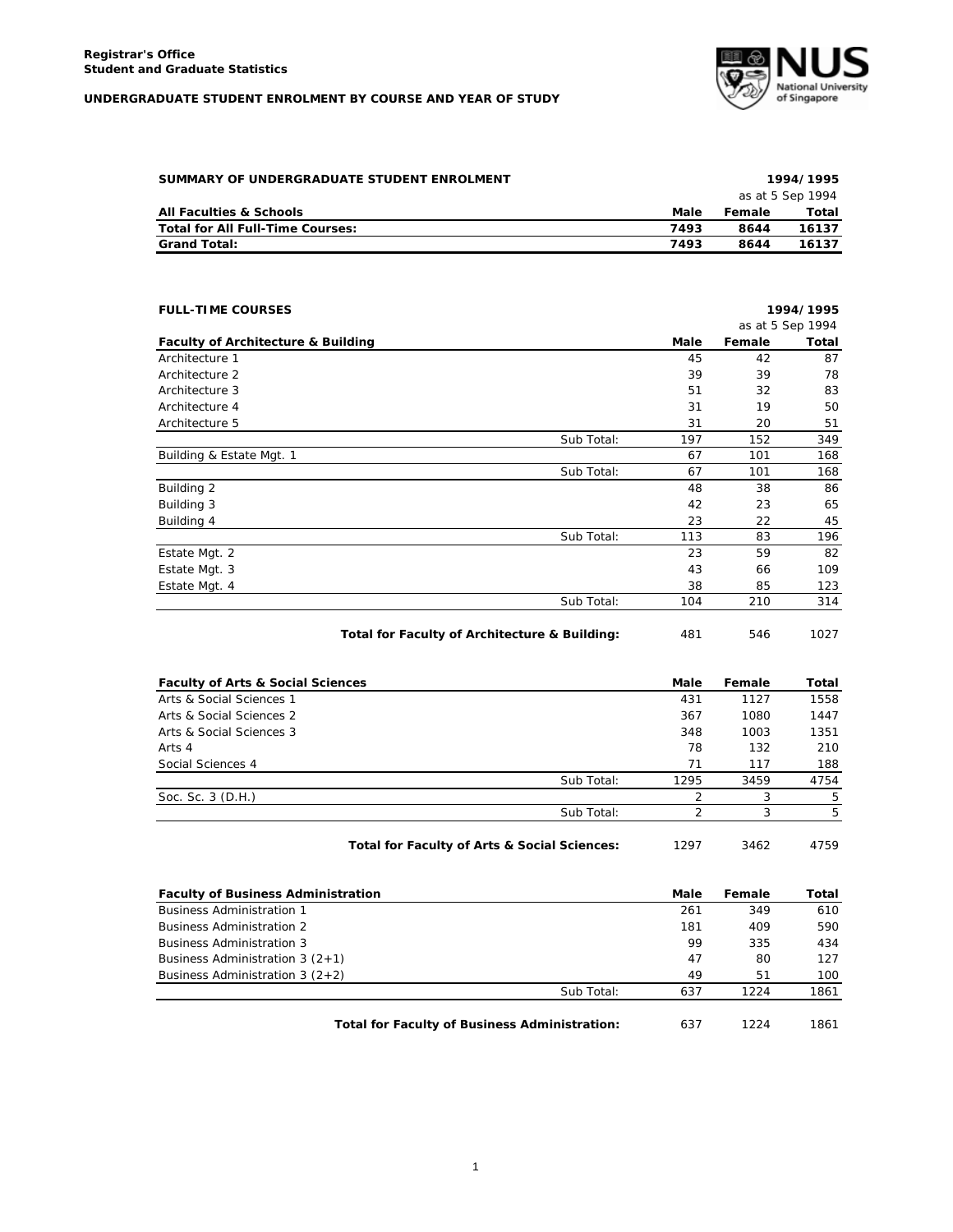## **UNDERGRADUATE STUDENT ENROLMENT BY COURSE AND YEAR OF STUDY**



| <b>Faculty of Dentistry</b> |                                        | Male | Female | Total |
|-----------------------------|----------------------------------------|------|--------|-------|
| Dentistry 1                 |                                        | 23   | 12     | 35    |
| Dentistry 2                 |                                        | 22   | 10     | 32    |
| Dentistry 3                 |                                        | 17   | 14     | 31    |
| Dentistry 4                 |                                        | 36   | 10     | 46    |
|                             | Sub Total:                             | 98   | 46     | 144   |
|                             | <b>Total for Faculty of Dentistry:</b> | 98   | 46     | 144   |

| <b>Faculty of Engineering</b>   |            | <b>Male</b> | Female | Total |
|---------------------------------|------------|-------------|--------|-------|
| Engineering 1                   |            | 543         | 57     | 600   |
|                                 | Sub Total: | 543         | 57     | 600   |
| Civil Engineering 2             |            | 46          | 13     | 59    |
| Civil Engineering 3             |            | 29          | 12     | 41    |
| Civil Engineering 4             |            | 39          | 12     | 51    |
|                                 | Sub Total: | 114         | 37     | 151   |
| <b>Electrical Engineering 2</b> |            | 231         | 37     | 268   |
| <b>Electrical Engineering 3</b> |            | 179         | 27     | 206   |
| Electrical Engineering 4        |            | 143         | 27     | 170   |
|                                 | Sub Total: | 553         | 91     | 644   |
| Mechanical Engineering 2        |            | 178         | 16     | 194   |
| Mechanical Engineering 3        |            | 142         | 15     | 157   |
| Mechanical Engineering 4        |            | 113         | 12     | 125   |
|                                 | Sub Total: | 433         | 43     | 476   |
| Chemical Engineering 1          |            | 80          | 35     | 115   |
| Chemical Engineering 2          |            | 74          | 32     | 106   |
| Chemical Engineering 3          |            | 57          | 35     | 92    |
| Chemical Engineering 4          |            | 54          | 13     | 67    |
|                                 | Sub Total: | 265         | 115    | 380   |
|                                 |            |             |        |       |

**Total for Faculty of Engineering:** 1908 343 2251

| 69         | 110 | 179 |
|------------|-----|-----|
| 92         | 98  | 190 |
| 76         | 107 | 183 |
| 97         | 100 | 197 |
| 334        | 415 | 749 |
| Sub Total: |     |     |

| <b>Faculty of Medicine</b> |            | Male | Female | Total |
|----------------------------|------------|------|--------|-------|
| Medicine 1                 |            | 116  | 38     | 154   |
| Medicine 2                 |            | 107  | 39     | 146   |
| Medicine 3                 |            | 107  | 40     | 147   |
| Medicine 4                 |            | 92   | 52     | 144   |
| Medicine 5                 |            | 109  | 52     | 161   |
|                            | Sub Total: | 531  | 221    | 752   |
|                            |            |      |        |       |

Total for Faculty of Medicine: 531 221 752